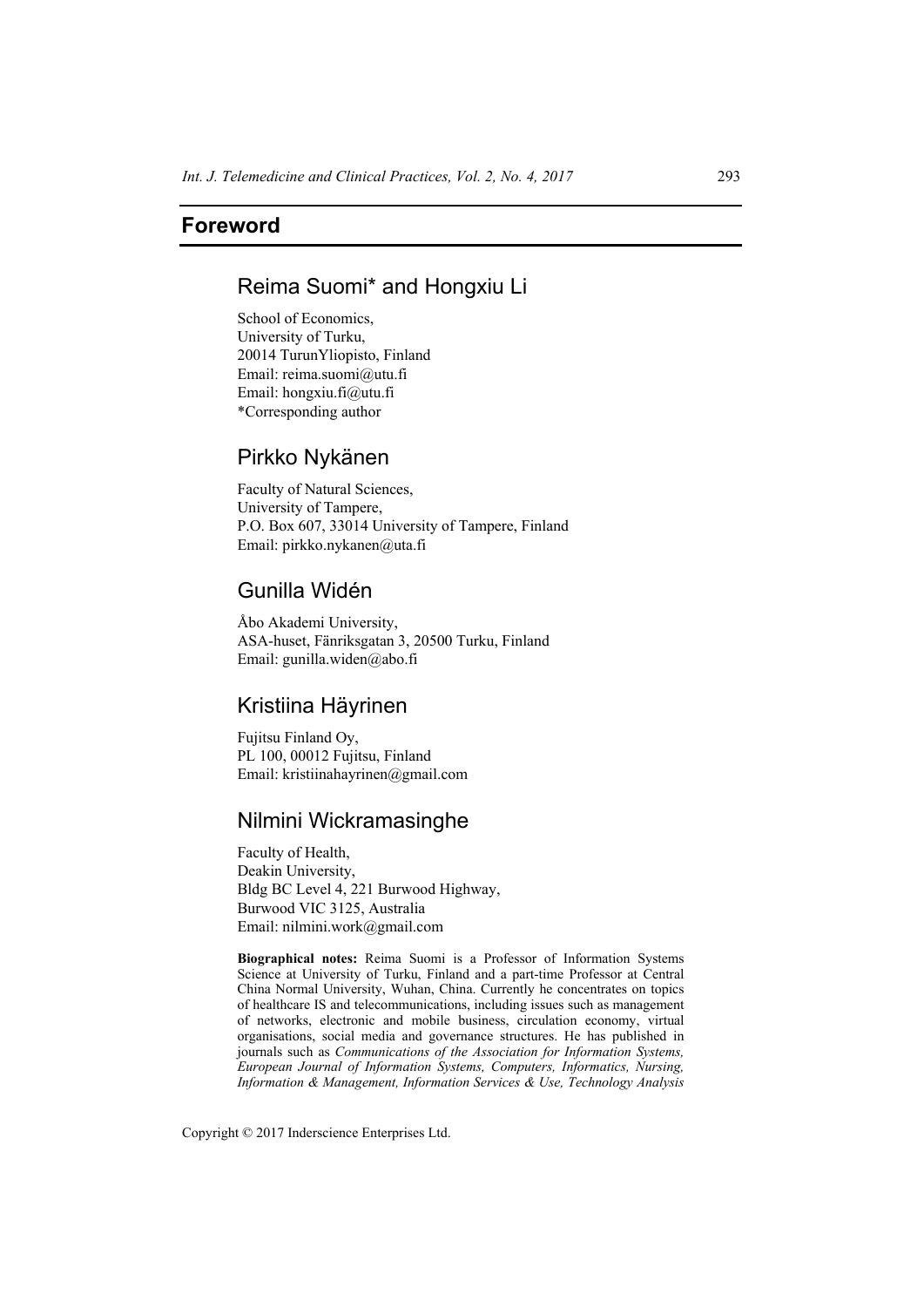### 294 *R. Suomi et al.*

*& Strategic Management*, *The Journal of Strategic Information Systems, Behaviour & Information Technology*, *Journal of Management History, Orthopaedic Nursing and Information Resources Management Journal*.

Hongxiu Li is a Post-Doctoral Researcher at Turku School of Economics, University of Turku, Finland. Her expertise and research interests cover the areas of IS adoption and post-adoption behaviour, e-services, social media, eWOM and big data. She has published research articles in *The Journals of Computer & Education, Computers in Human Behavior, Tourism Management, Decision Support Systems, Information & Management, PlosOne*, *European Journal of Information Systems, Information System Journal* as well as the most popular international conferences in IS field, such ICIS, ECIS, PACIS, and AMCIS.

Pirkko Nykänen is a Professor Emerita Health Informatics in University of Tampere, Faculty of Natural Sciences. She has been working as a Senior Researcher in VTT Medical Engineering Laboratory and VTT Information Technology 1975–2002, as a Development Manager in National Research and Development Center for Welfare and Health 2002–2003 and as a Professor in Information Systems Science and Health Informatics in University of Tampere since 2003. She has been a Visiting Researcher in Penn State University, USA, 2000–2001, in Fudan University, PR China and in Lille University, France. Her research is focused on health information systems, eHealth, health and wellness information ontologies and modelling, eHealth ecosystems, evaluation methodologies for health information systems and technology, analysis and assessment of health information systems development and adoption. She has more than 160 publications in the medical informatics domain.

Gunilla Widén is a Professor of Information Studies at Åbo Akademi University, Docent in Information Management at University of Tampere, and member of the Finnish Society of Sciences and Letters. Her research interests are within the areas knowledge management and information behaviour, using, e.g., social capital and information culture theories. She has lead several large research projects financed by Academy of Finland, currently a project about the impact of information literacy in the digital workplace (2016–2020). She has published widely in her areas of expertise and been appointed expert in several evaluation committees.

Kristiina Häyrinen is a Consultant at the Fujitsu Finland Oy. She holds a PhD in Social and Health Informatics from the University of Eastern Finland, Kuopio. She is the chair of the Finnish Social and Health Informatics Association and an Editor-in-Chief of the Finnish journal for eHealth and eWelfare.

Nilmini Wickramasinghe is a Professor-Director of Health Informatics Management at Epworth HealthCare and a Professor in Health Informatics Management at Deakin University's Faculty of Health. She researches and teaches within the information systems domain with particular focus on designing, developing and implementing IS/IT solutions to effect superior, patient centric healthcare delivery. She collaborates with leading scholars at various premier healthcare organisations throughout Australasia, the USA and Europe and has published more than 375 refereed scholarly articles, more than 12 books, numerous book chapters, an encyclopaedia and has a well established funded research track record.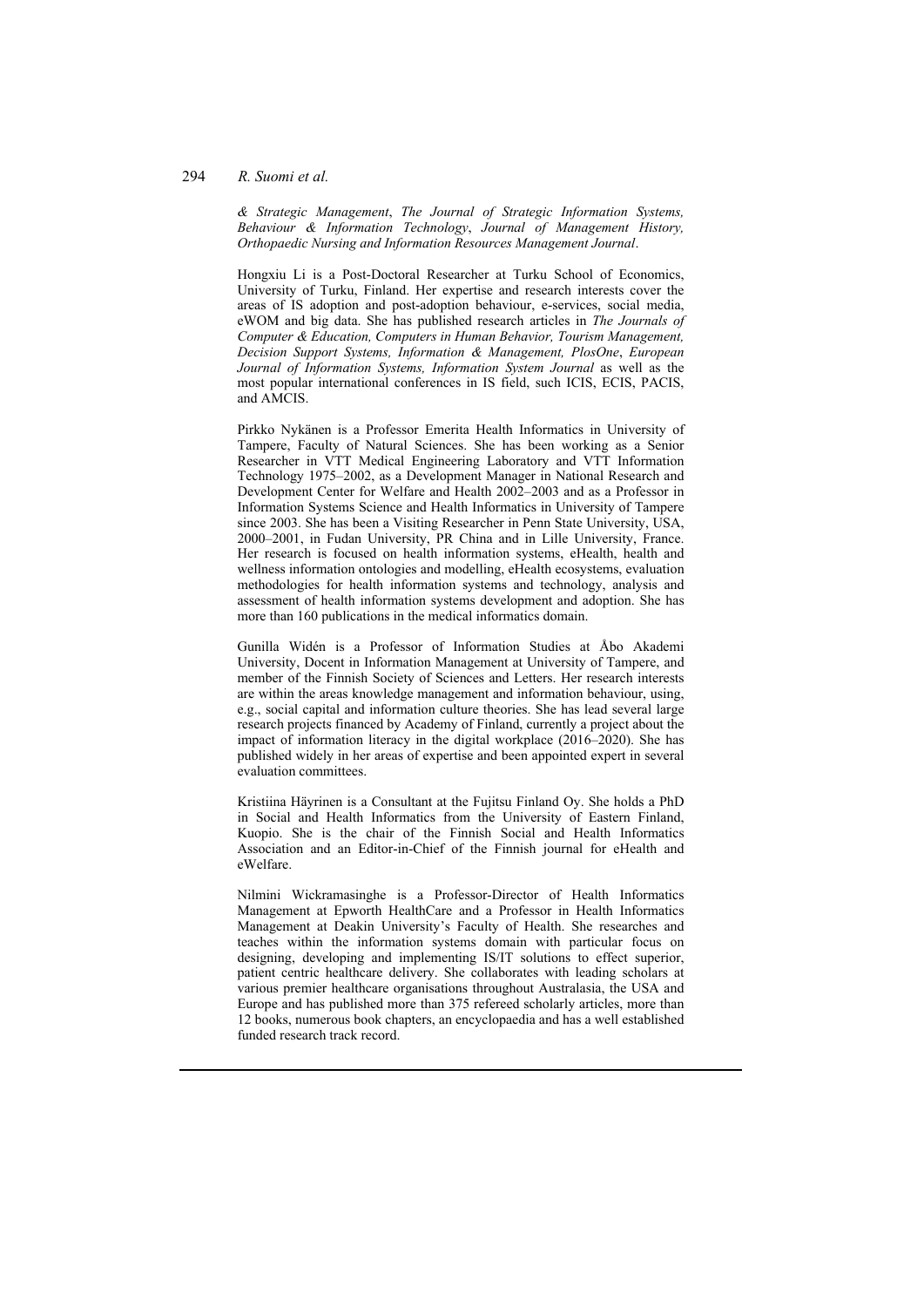#### *Foreword* 295

Health is maintained and healthcare delivered through complex arrangements. Complexity is everywhere. The basic unit of action, human body, is the most sophisticated organism in the world, and no-one possessed complete understanding of its function, not now and neither most likely ever in the future. Health and social problems are elaborate, and touched upon and mediated in complicated social networks. Health and social care operations can be arduous, and they are deliver through interlaced processes involving sophisticated technologies and regulatory frameworks.

One particular component adding to complexity if of course information technology, or as the current trendy word formulates 'digitalisation'. Information systems end up to be convoluted arrangements by nature, and not all details of the system can be mastered by a single human. In such a way, human bodies and IT systems are complex systems needing cooperation between people when being administered and catered for.

All this indicates that we should try to understand the totality of the system, and that we should take actions to reduce and manage the complexity. This strongly refers to system thinking. With adding the prefix 'eco' to the 'system' ending to 'ecosystem' means for us that the system has a life of its own, and that not all components cannot be steered by some omnipotent actor – if there even would be demand for that.

It is extremely good that ecosystems have their own life. That means that they can be sustainable. Unfortunately we all too often see that health and social care initiatives are not sustainable, but die after for example external finance is ending. Luckily, health and social relations have always been catered for through the history of mankind, and the total ecosystem will keep on working in every case. In our special issue, we however have asked the authors to especially address the issue of sustainability in their contributions.

Complex systems must be modelled. The model is always a pale simplification of the reality. Even the best model is a partial truth, and the details of the total system cannot all be addressed in the models. Models can be formal, but even narrative and other unstructured models of reality have the potential to offer insights to the complicated ecosystems.

We have taken seriously the concept of health and well-being. They need proactive and protective actions, otherwise we end to the realm of diseases and different malfunctionings of the human mind and body, and then we are already late with many issues. We appreciate solutions for medical care and cure, but even more there is demand for health and well-being maintenance as long as possible.

With these ideas we set the agenda for the conference 'Well-being in the information society – well-being ecosystems'. Out of the over forty candidates these four articles have made it all the way to the special issue. As can be expected, none of the articles masters a total picture of the health can well-being ecosystems, but we believe that each of the articles provides an unique and interesting viewpoint to the total health and well-being ecosystem.

In his article 'The digitalisation of the medical value network – how information asymmetries can be managed with digital innovations' T. Peltoniemi reviews major innovations on medicine value chain and delivery. Digitalisation is seen in the article as a catalyst for better performing health and well-being value networks and decreased information asymmetry, which both contribute to the better functioning of medicine value chain.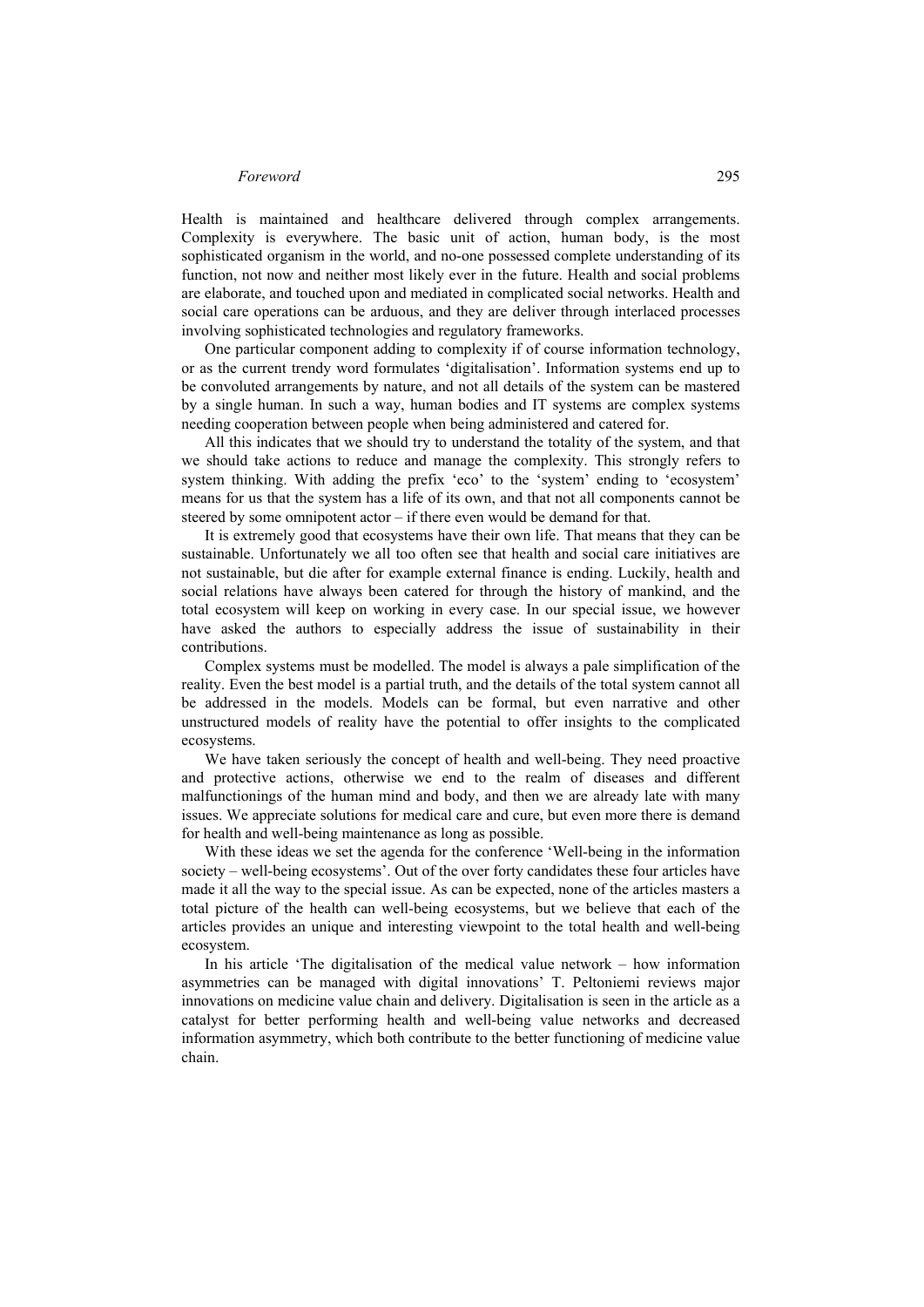### 296 *R. Suomi et al.*

Key innovations in the digitalisation of medical value network are according to the article electronic prescriptions, the generic substitution system and different automated solutions to medicine dispensing. Major trends behind these medicine-related innovations are improved electronic health records and developments in outcomes-based and evidence-based management of health.

The especially trendy topic of blockchain application is also taken up in the Peltoniemi article. Blockchain technology is not a candidate to store health information, but rather metadata on it. Blockchain technology in healthcare can be used by users to manage their health records totality and access to individual records.

The topic of medicine demand management is also taken up in the article. Vast amounts of medicines land into waste because of several reasons, both in in- and out-hospital environments. Digitalisation can again be a key catalyst to make medicine demand and supply meet bettr.

Ágústa Pálsdóttir and Sigríður Björk Einarsdóttir work in their article 'Senior citizens – perceived health self-efficacy and information barriers' on the important concept of health self-efficacy. The paper reports an empirical study among senior citizen of 60 years or more in Iceland.

The empirical study part is preceded by an interesting literature analysis on the health self-efficacy. From that we learn among other things that self-efficacy is about own assessment and feelings, not about any measured skills or capabilities. Self-efficacy must be separately measured in all activities, self-efficacy in one area of life does not automatically turn into self-efficacy in some other area of life management.

The empirical study found that education has a strong correlation with self-efficacy. The better education, in general the more self-efficacy is reported. As elderly people get even older, in this study over 68 years or more, the education effects on self-efficacy get smaller.

Another key topic in the article is that of information barriers. Physical information barriers such as lack of hardware and access, financial resources and time are present, but even more important might be those of cognitive information barriers. Information might be too little or too much, and its quality and the way it is presented is not always optimal for all users. Clearly there is a broad work area to be tackled to improve information access. After lower information barriers, senior citizen are most likely to face higher levels of health self-efficacy.

The article 'Towards improving shift leaders' information management in intensive care units: developing and testing a model for a management information system' by Laura-Maria Peltonen, Heljä Lundgrén-Laine and Sanna Salanterä touches upon the crucial problem of information exchange of information between different shifts in hospital settings. The study importance is highlighted on its focus on the highly demanding and information-rich intensive care unit work.

The study at hand develops and tests a model for managerial information system for shift leaders in intensive care environments. The article nicely illustrates how the information needed for management is not just in electronic information systems, but rather combines information from human, manual and observational sources to information from electronic sources. The perils of information overload were identified as a major risk in the study, as well dependence on a total electronic system would be very disastrous in the case of system downtime, which might happen because of several reasons.